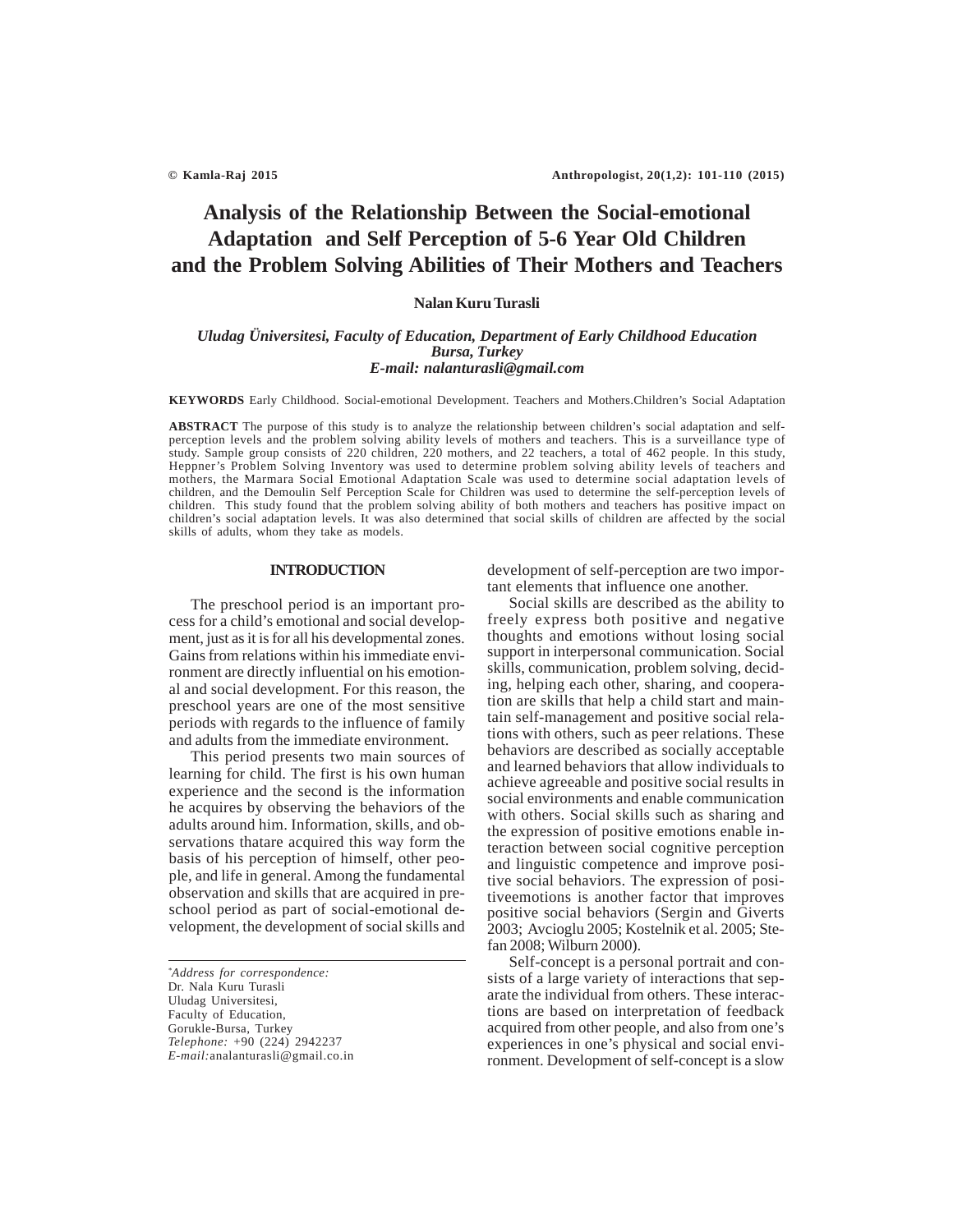process that continues throughout life and changes with age. Self-concept consists not only of an individual's ability to self-esteem, but also other elements such as self-knowledge, self-awareness of oneself as as a separate being, and the values, desires, and behaviors that specific to a given individual (Zigler and Stevenson 1987). There are multiple factors that impact the self-esteem of the child's life and development. Many research findings showing that self-perception affects their children's behavior, thinking, academic skills, and achievements (Jansen et al. 2015; Curby et al. 2015).

Effective social problem solving skills involve solving problems with rational methods and with little stress, rather than avoiding the problem all together. It plays an important role in reducing tension in individual and interpersonal problem areas (Onur1999).

The first few years of a child's life are considered critical periods withrespect to thedevelopment of social-emotional skills and observational capacity.The development of self-perception in preschool children consists of the development of concepts like "I" and "mine," development of skills, comparing self to others, seeing one's self from the outside, and identification through environmental interaction (Phillips1983). Social interactions help a child develop correct self-perception while behaviors help develop a positive self-perception; this combination results in the development of positive social skills. Some studies have shown that babies with the innate potential forstrong social skills tend to undergo withdrawal without adequate adult support,whereas babies with the tendency to become withdrawn can easily attain positive social skills with the correct adult support (Shiner 2000; Rubin 1993; Miller et al. 2005).

According to Bandura (1993), the self-sufficiency concept is influential for problem solving skills. This is because people with high social selfsufficiency are confident about their own skills. This confidence encourages them to find and try new ways to solve social problems.

Vygotsky (1978) states that young children initially depend on their families to acquire social skills. However, he also states that as children grow older they actupon theirneed to become independent and use the basic social skills that they acquired from their families in interactions with other people. In other words, children need the support of their families in respect of social skills and problem solving at a young age, and as they grow older, the supportive role of adults diminishes as the adult's role of being a model becomes more important.

Today, in addition to children's daily home life and their parents' behavior, children's school life and teacher's behaviors have become the focus of attention as pre-school education institutions become widespread and an increasing number of children attend these institutions. Preschool teacher's responsibilities include both being a model and giving pedagogical guidance to help children achieve social competence. Thus, in addition to the role of parents, it is also the teacher's perceptions, behaviors, and social skills that influence a child's social and emotional development (Ogden 2006; Lillvist et al. 2009).

Therefore, teachers can become a model and support children about their problem solving skills, since they are in constant interaction with them. In order to present an effective model and learning process, teachers must encourage children to solve problems on their own (Pianta and Hamre 2001 cited in Ocak 2010).

In short, most behaviors of both parents and teachers are interiorized by children who imitate these behaviors during the preschool period. The behavior patterns of parents and teachers in human relations offer children a social learning process. Through acting as a correct role model and creating an educational environment in classroom activities, it is believed that preschool teachers with problem solving competencies are able to present children with opportunities to develop social adaptation skills. It is highly likely that can have a positive impact on a child's perception of self. Similarly, a mother with problem-solving competencies can also be a good example for her child regarding relationships with other people. In turn, this will have positive impact on children's a social skills, adaptation, and perception of self. This viewpoint emphasizes the importance of adult personal characteristics and support during the preschool period.

Social problem solving skills are especially effective with regard to the quality of relationships with other people. Because parents problem solving skills, are taken as role models by children, can influence various aspects of a child's development, including their basic skills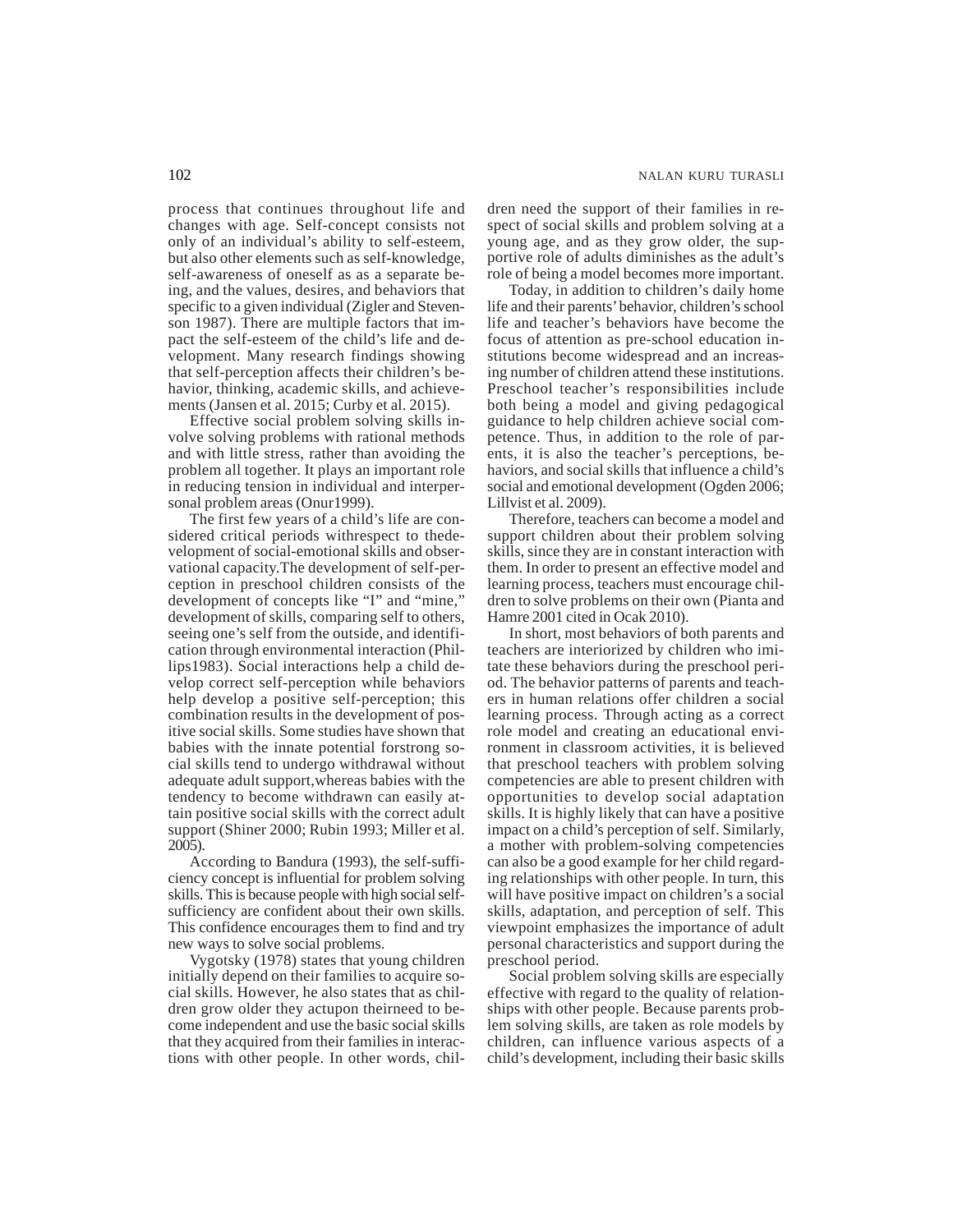and observations such as social adaptation and self-perception.Various studies which analyze the effects of social skills, social adaptation, problem solving, and self-perception on each other and adults' effect (parent-teacher) on the process, were done:

Leerkes et al. (2011) analyzed the effect of the emotional relationship between mother and child on a child's problem solving skills and preliminary skills. Mavroveli et al. (2009) investigated the relationship between preschool children's cognitive ability and emotional perceptions and their social adaptation. In another study that was conducted to determine the effects of improving a family's social skills on improving achild's social skills, DeRoiser and Gilliom (2007) determined that both improvements can influence each other.

In his longitudinal design study, where he analyzed various related and unrelated cultural factors to see which factors influenced the development of self-perception, Marshall (2001) determined a great number of cultural factorsaffect achild's perception of self. At the end of the study, it was determined that self-perception is closely related to the development and socializing of the child. That is why he stated that the family's child care methods and child's environment affect both the child's development and socializing process, and that these processesare also mutual processes that affect perception of self. Lillvist et al. (2009) conducted a study investigating the way that preschool teachers identify children's social skills. Ocak (2010) investigated the effect of the child - teacher relationship on children's relationship with other children, as well as the impact on social skills like problem solving, in the preschool period.

All of these studies indicate that the effect of adults can be seen in the child's social adaptation and self-perception. However, no study has yet focused on the impact of a mother or teacher's problem solving skills on their child or student's social skills and self-perception.

The purpose of this study is to analyze the relationship between the social adaptation and self-perception levels of 5-6 year old children and problem solving skills of mothers and teachers This study sought to answer the following questions:

1. What is the level of problem solving skills of mothers and teachers?

- 2. What is the level of children's social adaptation and self-perception?
- 3. Is there any relationship between the social adaptation and self-perception levels of children and the problem solving levels of mother and teachers?

## **METHODOLOGY**

#### **The Research Design**

The study uses a relational survey model.

#### **Research Group**

The population of the study is comprised of children between the ages of five and six who attended preschool educational institutions in Bursa. The sample group consists of 204 children, 204 mothers (that is, mothers of children of the study group), and 21 teachers (that is, teachers of the children of study group), or a total of 429 people. In order to determine the sample group, 21 classes were chosen from among the independent preschools connected with the Ministry of National Education in Bursa during the 2013-2014 academic year. 56 percent of the children of sample group are girls and 44 percent are boys. 50 percent of them have been receiving education for one year and 50 percent of them have been receiving for two years. Most of mothers (48%) are university graduates and most of them (44%) are in 31 to 35 age range. All of the teachers are females and university graduates, and they work in independent preschools connected with the Ministry of National Education.

#### **Data Collection Tools**

The Problem Solving Inventory (PSI), Marmara Social-Emotional Adaptation Scale (MASEAS), DeMoulin Self-Concept Developmental Scale (DSCDS), and Personal Information Form were used in the study.

#### *Problem Solving Inventory (PSI)*

The PSI was used to determine the problem solving levels of mothers and teachers.Taylan (1990) translated the inventory into Turkish, and validity and reliability tests of the Likert scale were performed Hepner and Petersen (1989). The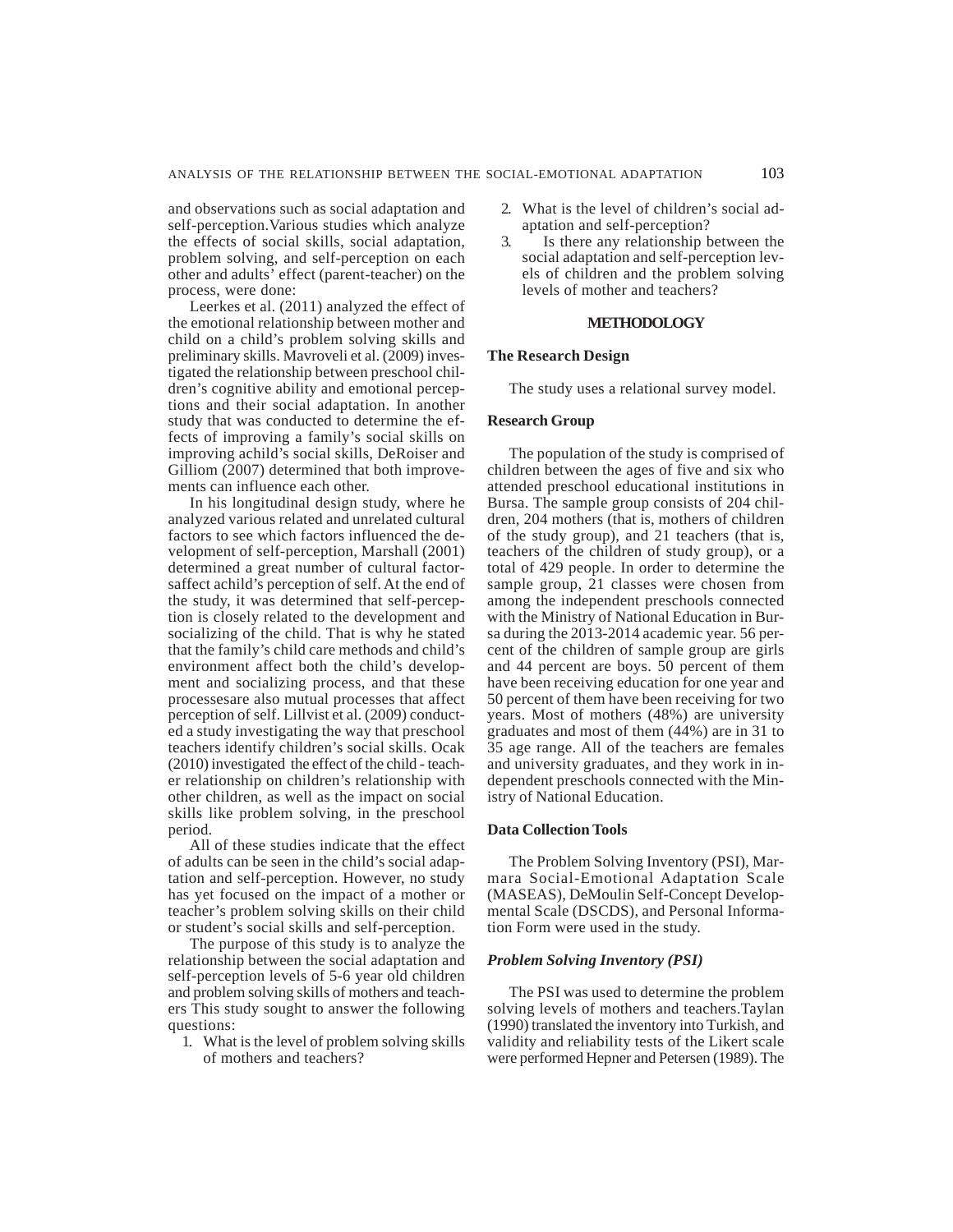PSI includes 35 articles. The aim of the PSI is to determine the perception of an individual's problem solving attitudes and behaviors.Lower scores indicate effective problem solving and higher scores indicate ineffective problem solving. There is no deadline for completing the PSIand the average time to completion is 15 minutes.The PSI's internal consistency correlation was .49 between Problem Solving Confidence and Approach-Avoidance Way, .49 between Problem Solving Confidence and Personal Control, and .38 between Approach-Avoidance and Personal Control.The test-retest reliability of the PSI changed between .77 and .81 every three weeks (cited in Onur 1999).

## *Marmara Social-Emotional Adaptation Scale (MASEAS)*

The MASEAS was used to determine the social adaptation levels of children.The scale was developed by Guven et al. (2004) and measures the social-emotional adaptation levels of 6 to 6.1-year-old children. 270 girls and 297 boys (that is, a total of 567 children) participated in the validity and reliability study of the MASEAS. According to analysis results, the Cronbach Alpha coefficient of the scale was  $0.83$ ,  $p < .01$ .

# *DeMoulin Self-Concept Developmental Scale (DSCDS)*

The DSCDS was used to determine the children's level of sense of self.The DSCDS is a measurement tool that enables the systematic and comparative analysis of the individual sense of self concept of children. It was developed by Dr. Donald Demoulin at Tennessee University between the years of 1995 and 1998, in a program study aimed at supporting the sense of self of children named "I love myself." The scale contains 29 articles and 2 sub-scales was first used in Turkish by Turasli (2014) who performed lingual equivalence, validity, and reliability studies. The validity and reliability studies were conducted on the Turkish version of the scale. Maximum reliability was obtained using the Cronbach Alpha method (0.8851) and minimum reliability was obtained using the Guttman method (0.8805).

The "Personal Information Form" was developed by the researcher to determine the demographic features of the whole group.

## **Statistical Analysis**

The data obtained from this research were evaluated by the Statistical Package for Social Science software version 20.0 (SPSS,Chicago,IL USA). Frequencies and percentages of the data werecalculated While analyzing the difference between groups, the significance level used was 0.05.The Chi-square test was used to examine inter-variable dependencies, where the level of significance was set as 0.05.Correlations were analyzed and the level of significance was taken as 0.05.After the normality test, the Mann Whitney U Test was used for abnormally distributed variables in pairs to examine the difference between groups. For groups of more than two, theKruskal Wallis H Test with Bonferroni correction was used for abnormally distributed variables.

## **RESULTS**

The relationship between the problem solving skills of mothers and teachers and children's social adaptation and sense of self levels were evaluated through different statistical methods and attempts were made to interpret the findings.

The comparison between mothers' problem solving skill levels and children's sense of self levels is shown in Table 1.

According to Table 1, 39 mothers who participated in the study social problem-solving skills is high. The total self-perception of all of the children of these mothers level is high (100%). 165 mothers demonstrated medium- or low-level problem solving skills, the total selfperception of children of is high (99.51%). There is non-significant relationship between the problem solving scores of mothers and teachers and the sense of self sub-scale scores and total scores of children (p>0.05).

The comparison between mothers' problem solving skill levels and children's social/emotional adaptation levels is shown in Table 2.

As seen in Table 2, a statistically significant difference was found between of communication with peers, proper reaction in social situations, delaying personal satisfaction, positive attitude towards social environment, proper reaction in negative social situations, and acting independently (p>0.05).However, a statistically significant difference was found between the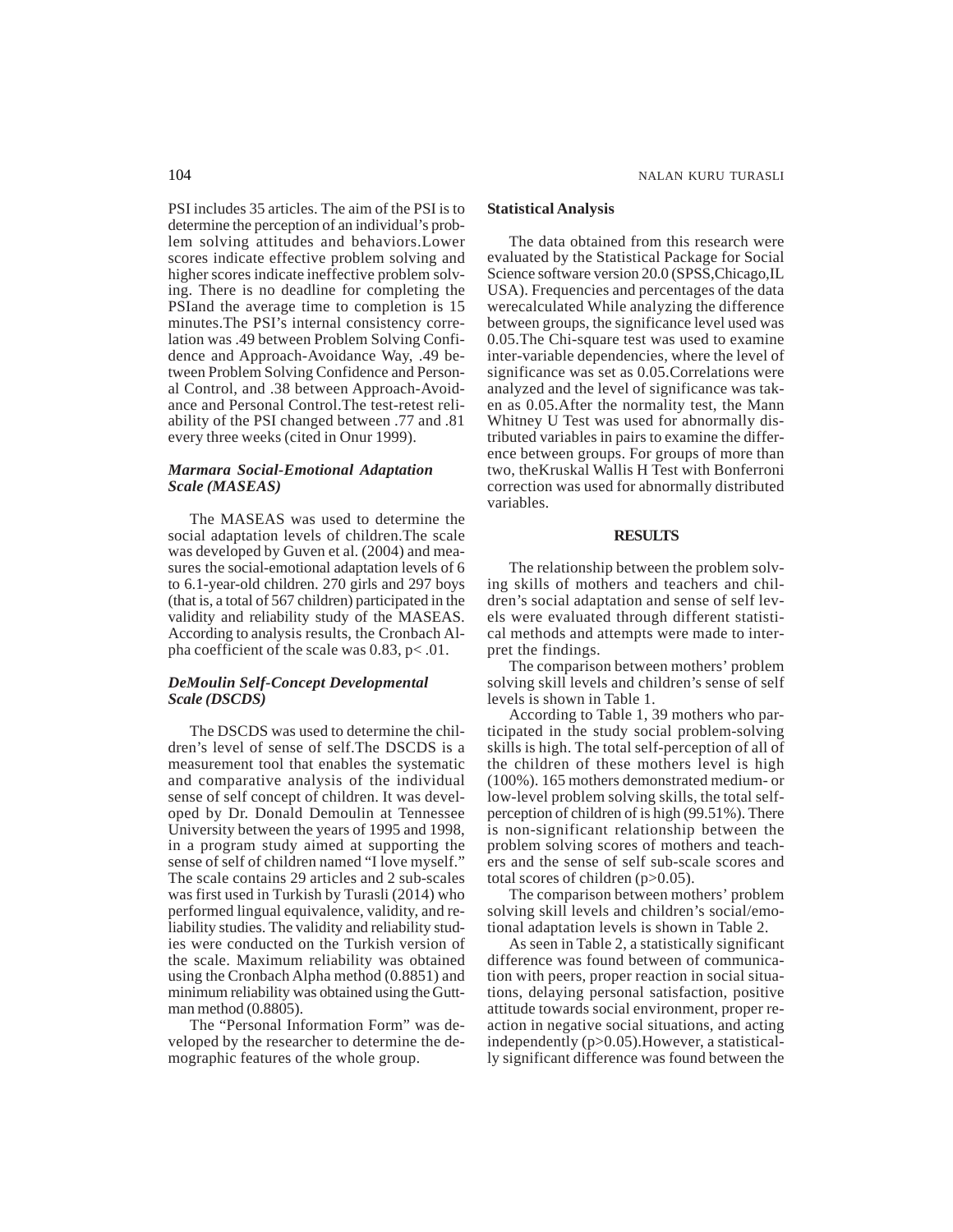| Sense of self of        |               |                  |                               |                  | Problem solving score of the mothers |                  |                 | Statistical analysis |                  |
|-------------------------|---------------|------------------|-------------------------------|------------------|--------------------------------------|------------------|-----------------|----------------------|------------------|
| the child               |               |                  | High problem<br>solving skill | skill            | Medium/low<br>problem solving        | Total            |                 | $Chi-$<br>square     | $\boldsymbol{p}$ |
|                         |               | $\boldsymbol{n}$ | $\frac{0}{6}$                 | $\boldsymbol{n}$ | $\%$                                 | $\boldsymbol{n}$ | $\%$            |                      |                  |
| Self-sufficiency        | Medium/Low    | 14               | 35.90                         | 56               | 33.94                                | 70               | 34.31           | 0.002                | 0.965            |
|                         | High<br>Total | 25<br>39         | 64.10<br>100.00               | 109<br>165       | 66.06<br>100.00                      | 134<br>204       | 65.69<br>100.00 |                      |                  |
| Self-esteem             | Medium/Low    | 5<br>34          | 12.82<br>87.18                | 25<br>140        | 15.15<br>84.85                       | 30<br>174        | 14.71<br>85.29  | 0.014                | 0.906            |
|                         | High<br>Total | 39               | 100.00                        | 165              | 100.00                               | 204              | 100.00          |                      |                  |
| Sense of Self Total Low |               | $\theta$         | 0.00                          |                  | 0.61                                 |                  | 0.49            | Exact                | Fisher's $1.000$ |
|                         | High<br>Total | 39<br>39         | 100.00<br>100.00              | 164<br>165       | 99.39<br>100.00                      | 203<br>204       | 99.51<br>100.00 |                      |                  |

**Table 1: Comparison between mothers' problem solving skill levels and children's sense of self levels**

 $\degree$ p>0.05

problem solving skill level groups of mothers andthe sense of behaving according to the needs of social life scores (p<0.05).Behaving according to the needs of social life was found to be lower in the children of parents with medium/low problem solving skills than in the children of parents with high problem solving skills.

The comparison between teacher's problem solving skill levels and children's sense of self levels is shown in Table 3.

The data in Table 3 indicate that the 70 teachers in the study group have high-level problem-solving skills. Total self-perception of the level of all of the students who work with these teachers is high (100%). 134 teachers have moderate- or low-level problem solving skills, and students of these teachers showed high selfperception (99.25%). According to Table 3, a statistically significant association was found between the problem solving skill levels of teachers and children's overall sense of self  $(p>0.05)$ .

The comparison between teacher's problem solving skill levels and children's social/emotional adaptation levels is shown in Table 4.

According to Table 4, a statistically significant difference was found between the problem solving skill levels of teachers and the chil-

**Table 3: Comparison between teachers' problem solving skill levels and sense of self levels of children**

| Self concept            |        |                  | Problem solving (Teacher)     |                  |                               |                  |        | Statistical analysis |                  |
|-------------------------|--------|------------------|-------------------------------|------------------|-------------------------------|------------------|--------|----------------------|------------------|
| levels (Children)       |        |                  | High problem<br>solving skill | skill            | Medium/low<br>problem solving | Total            |        | $Chi-$<br>square     | $\boldsymbol{p}$ |
|                         |        | $\boldsymbol{n}$ | $\frac{0}{6}$                 | $\boldsymbol{n}$ | $\frac{0}{6}$                 | $\boldsymbol{n}$ | $\%$   |                      |                  |
| Self-sufficiency        | Low    | $\Omega$         | 0.00                          |                  | 0.75                          |                  | 0.49   | ٠                    |                  |
|                         | Medium | 31               | 44.29                         | 38               | 28.36                         | 69               | 33.82  |                      |                  |
|                         | High   | 39               | 55.71                         | 95               | 70.90                         | 134              | 65.69  |                      |                  |
|                         | Total  | 70               | 100.00                        | 134              | 100.00                        | 204              | 100.00 |                      |                  |
| Self-esteem             | Low    | $\theta$         | 0.00                          | 2                | 1.49                          | 2                | 0.98   |                      |                  |
|                         | Medium | 11               | 15.71                         | 17               | 12.69                         | 28               | 13.73  |                      |                  |
|                         | High   | 59               | 84.29                         | 115              | 85.82                         | 174              | 85.29  |                      |                  |
|                         | Total  | 70               | 100.00                        | 134              | 100.00                        | 204              | 100.00 |                      |                  |
| Sense of Self Total Low |        | $\theta$         | 0.00                          |                  | 0.75                          |                  | 0.49   | Fisher's             |                  |
|                         |        |                  |                               |                  |                               |                  |        | Exact                | 1.000            |
|                         | High   | 70               | 100.00                        | 133              | 99.25                         | 203              | 99.51  |                      |                  |
|                         | Total  | 70               | 100.00                        | 134              | 100.00                        | 204              | 100.00 |                      |                  |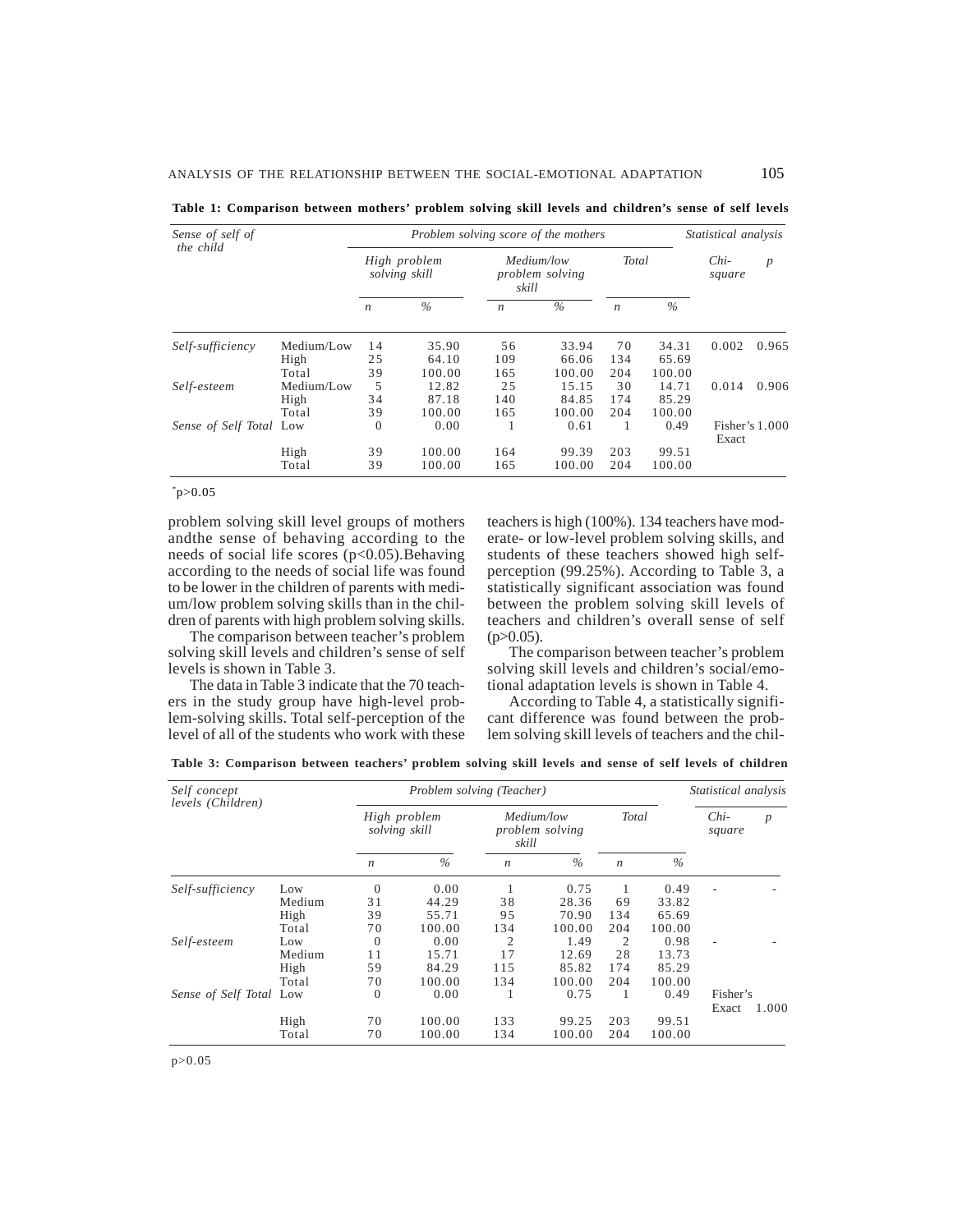|                                                | Table 2: Comparison between mothers' problem solving skill levels and children's social/emotional adaptation levels |                                                                                   |      |                                                        |     |                                                                                     |    |                  |                     |             |
|------------------------------------------------|---------------------------------------------------------------------------------------------------------------------|-----------------------------------------------------------------------------------|------|--------------------------------------------------------|-----|-------------------------------------------------------------------------------------|----|------------------|---------------------|-------------|
| Social-emotional                               |                                                                                                                     |                                                                                   |      | Problem solving rate(mothers)                          |     |                                                                                     |    |                  | Mann Whitney U Test |             |
| adapt levels(children)                         |                                                                                                                     | $\overline{a}$                                                                    | Mean | Median                                                 | Min | Max                                                                                 | SS | Mean<br>rank     | コ                   |             |
| Communication<br>with Peers                    | lli<br>High problem solving skill<br>Medium/Low problem solving                                                     | MAQ HU HU HU HU HU<br>WAQ MAQ MAQ MAQ MAQ MAQ MAQ<br>S MAQ MAQ MAQ MAQ MAQ MAQ MA |      | 0000000000000000000000<br>mondial ddd: 1990<br>mondial |     | 36.00                                                                               |    | 117.17<br>99.03  | 2645                | 0.083       |
|                                                | Total                                                                                                               |                                                                                   |      |                                                        |     |                                                                                     |    |                  |                     |             |
| Proper Reaction in<br><b>Social Situations</b> | skill<br>High problem solving skill<br>Medium/Low problem solving                                                   |                                                                                   |      |                                                        |     | 8888888888888888888<br>उत्तर प्रदेश पर्व संस्कृत के के के के काम माने<br>एक संसद्धा |    | 104.49<br>102.03 | 3140                | 0.814       |
|                                                | Total                                                                                                               |                                                                                   |      |                                                        |     |                                                                                     |    |                  |                     |             |
| Delaying Personal                              |                                                                                                                     |                                                                                   |      |                                                        |     |                                                                                     |    | 108.41           | 2987                | 0.455       |
| Satisfaction                                   | skill<br>High problem solving skill<br>Medium/Low problem solving                                                   |                                                                                   |      |                                                        |     |                                                                                     |    | 101.10           |                     |             |
|                                                | Total                                                                                                               |                                                                                   |      |                                                        |     |                                                                                     |    |                  |                     |             |
| Behaving According                             | High problem solving skill<br>Medium/Low problem solving                                                            |                                                                                   |      |                                                        |     |                                                                                     |    | 124.23<br>97.36  | 2370                | $0.010^{*}$ |
| to the Needs of                                | skill                                                                                                               |                                                                                   |      |                                                        |     |                                                                                     |    |                  |                     |             |
| Social Life                                    | Total                                                                                                               |                                                                                   |      |                                                        |     |                                                                                     |    |                  |                     |             |
| Positive Attitude                              | High problem solving skill<br>Medium/Low problem solv                                                               |                                                                                   |      |                                                        |     |                                                                                     |    | 96.49            | 2983                | 0.451       |
| Towards Social                                 | skill<br>solving                                                                                                    |                                                                                   |      |                                                        |     |                                                                                     |    | 103.92           |                     |             |
| Environment                                    | Total                                                                                                               |                                                                                   |      |                                                        |     |                                                                                     |    |                  |                     |             |
| Proper Reaction in                             |                                                                                                                     |                                                                                   |      |                                                        |     |                                                                                     |    |                  | 2748                | 0.142       |
| Negative Social                                | skill<br>High problem solving skill<br>Medium/Low problem solving                                                   |                                                                                   |      |                                                        |     |                                                                                     |    | 114.54<br>99.65  |                     |             |
| <b>Situations</b>                              | Total                                                                                                               |                                                                                   |      |                                                        |     |                                                                                     |    |                  |                     |             |
|                                                | Acting Independently High problem solving skill                                                                     |                                                                                   |      |                                                        |     |                                                                                     |    | 112.04           | 284                 | 0.141       |
|                                                | skill<br>solving<br>problem<br>Medium/Low                                                                           |                                                                                   |      |                                                        |     |                                                                                     |    |                  |                     |             |
|                                                | Total                                                                                                               |                                                                                   |      |                                                        |     |                                                                                     |    |                  |                     |             |
| $50.0<$ q                                      |                                                                                                                     |                                                                                   |      |                                                        |     |                                                                                     |    |                  |                     |             |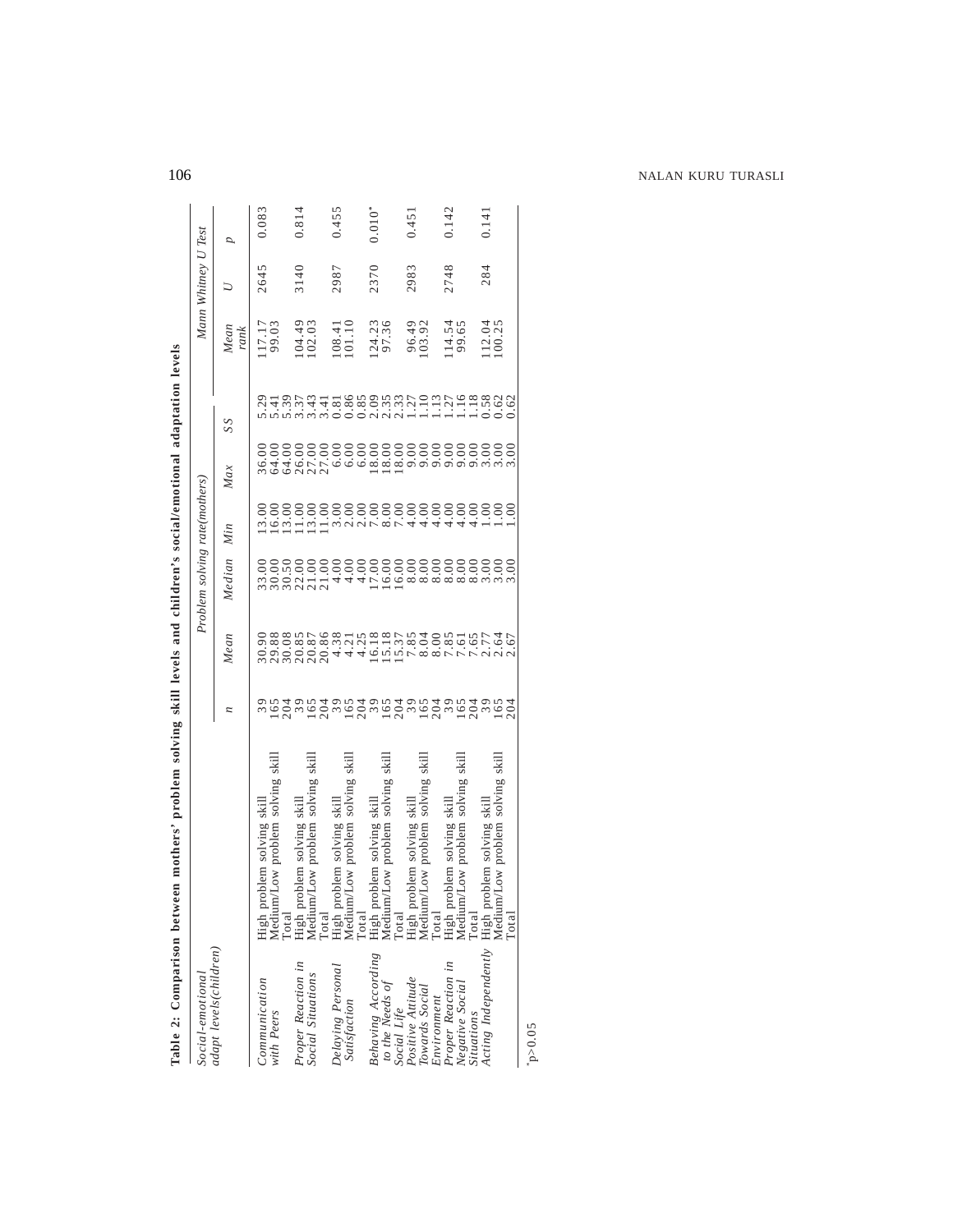**Table 5: Comparison between problem solving scores of mothers and teachers in the research group**

|                          |            |   |          | Teacher / Mother |        |                        |              | Mann Whitney U Test |                  |
|--------------------------|------------|---|----------|------------------|--------|------------------------|--------------|---------------------|------------------|
|                          |            | n | Mean     | Median Min       | Max    | SS                     | Mean<br>Rank | U                   | $\boldsymbol{v}$ |
| Problem<br>Solving Score | Teacher 21 |   | 76.43 78 |                  | 45 117 | 18.30 86.48 1585 0.013 |              |                     |                  |

dren's sense of communication with peers, ability to delay personal satisfaction, behave according to the needs of social life, and ability to act independently (p>0.05).For the students of teachers with high problem solving skills, their scores in these four variables were significantly higher than the scores of students of teachers with medium problem solving skills.

The comparison between problem solving scores of mothers and teachers in the research group is shown in Table 5.

As seen in Table 5, on average teachers scored 76.43 in problem solving skills, as compared to mothers who scored an average of 88.84. According to Table 5, a statistically significant difference was found between the problem solving scores of mothers and teachers (p<0.05), and was significantly higher in mothers than in teachers.

## **DISCUSSION**

One of the most important findings of the study is that the social adaptation levels of children increase in parallel with the problem solving skills of mothers and teachers. The average "behaving according to the needs of social life" scores of the children of mothers with high problem solving skills are higher than the scores of children of mothers with medium or low problem solving skills. For students whose teachers had high problem solving skills, their communication with peers, delaying personal satisfaction, behaving according to the needs of social life, and acting independently scores are significantly higher than the scores of students of teachers with medium problem solving skills. Accordingly, the social adaptation levels of children are greatly affected by problem solving levels of mothers and teachers. These results align with a similar study that was conductedwith adolescents. Bilgin and Akkapulu (2007) analyzed the effect of parental sense of self and communication skills on the problem solving skills of their adolescent offspring. According to this research, the problem-solving skills of adolescents are greatly affected by the interpersonal communication levels and social self-efficacy perceptions of their mothers.

Similar results can be found in the studies conducted abroad (Paterson- Sanson 1999; Denham et al. 2003; Nelson et al. 2005). The results of a study by Leerkes et al. (2011) support the findings of this study. Communication and problem solving skills of mothers and teachers were compared with the social adaptation skills of children. According to the findings of this study, the problem-solving skills of parents and teachers directly affect the social adaptation skills of children.

Social adaptation levels of six-year-old children who attend preschool were analyzed in a study made by Orcan and Deniz (2004). The variables studied included gender, educational background of the mother, birth order, number of siblings, and professional status of the mother. The authors found that gender, birth order, and number of sibling are not correlated with child social adaptation levels. However, as the educational background of the mothers rises, the social adaptation levels of children also rises. Furthermore, children with working mothers have higher social adaptation levels.

Another interesting finding of this research study is that the *social problem solving scores of mothers are significantly higher than the ones of teachers.* However, it very important in terms of the contribution of personal qualifications of teachers on the development of the child. The results of several studies also emphasize this point.

Paulou (2014) investigated the effects of teacher-student interactions, student social skills, and classroom context on students emotional and behavioral difficulties. According to the findings of this study, students' of social skills was a significant predictor of emotional and behavioral difficulties; teacher–student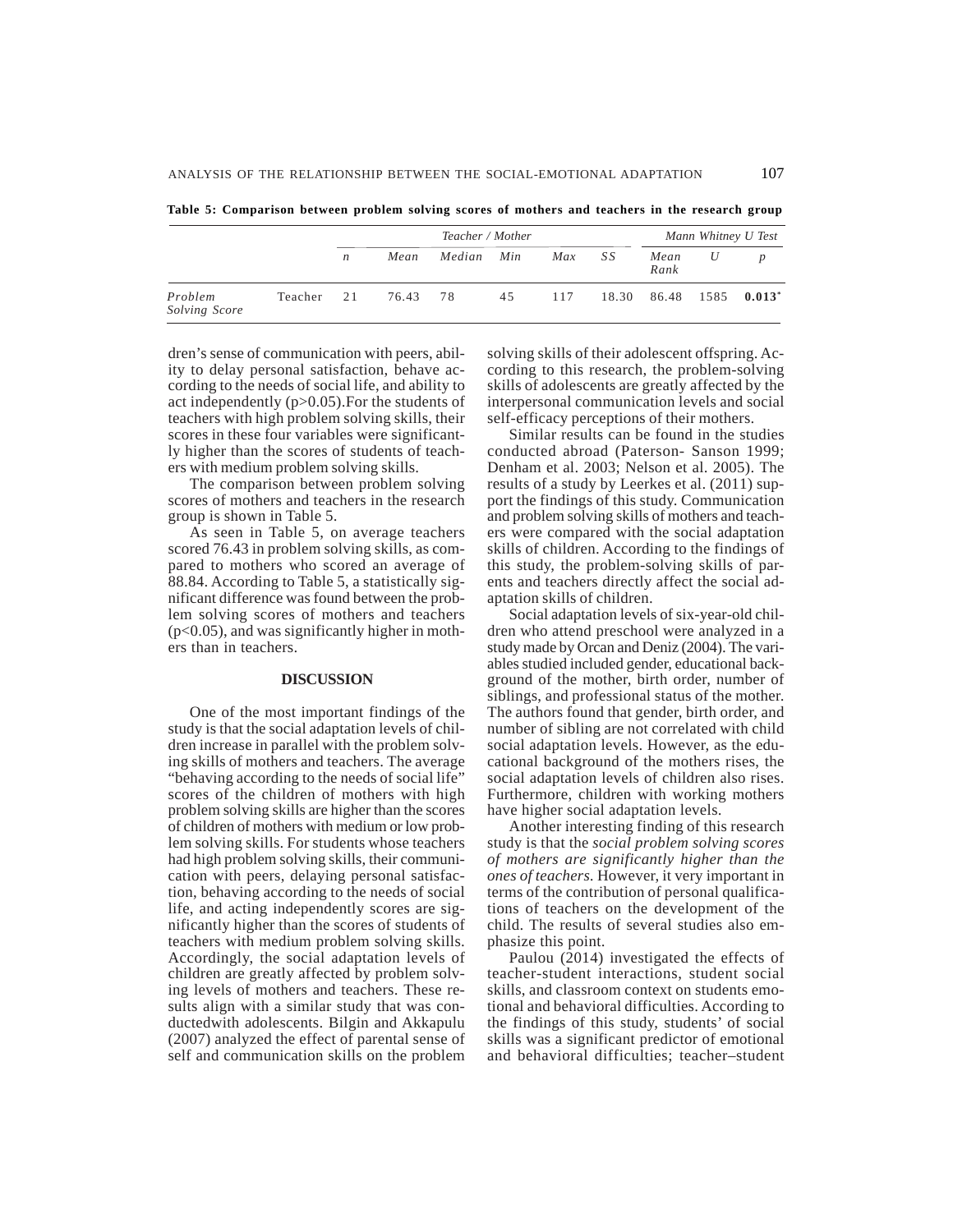|                                              | Table 4: Comparison between teachers' problem solving skill levels and children's social/emotional adaptation levels |   |      |                                                                                                                                                                                                                                  |                                                         |                                  |    |                       |                     |                      |
|----------------------------------------------|----------------------------------------------------------------------------------------------------------------------|---|------|----------------------------------------------------------------------------------------------------------------------------------------------------------------------------------------------------------------------------------|---------------------------------------------------------|----------------------------------|----|-----------------------|---------------------|----------------------|
| Social-emotional                             |                                                                                                                      |   |      | Problem solving rate(mothers)                                                                                                                                                                                                    |                                                         |                                  |    | Mean                  | Mann Whitney U Test |                      |
| adapt levels(children)                       |                                                                                                                      | n | Mean | Median                                                                                                                                                                                                                           | Min                                                     | Max                              | SS | Rank                  | $\cup$              | p                    |
| Communication                                |                                                                                                                      |   |      |                                                                                                                                                                                                                                  |                                                         |                                  |    |                       | 3576                | 0.005"               |
| with Peers                                   | High problem solving sk.u.<br>Medium problem solving skill                                                           |   |      |                                                                                                                                                                                                                                  |                                                         |                                  |    | 118.4<br>94.2         |                     |                      |
|                                              |                                                                                                                      |   |      |                                                                                                                                                                                                                                  |                                                         |                                  |    |                       | 4491                | 0.618                |
| Proper Reaction in<br>Social Situations      | Total<br>High problem solving skill<br>Medium problem solving skill                                                  |   |      | conduction dia conduction conduction of the conduction of the conduction of the conduction of the conduction o<br>Conduction of the conduction of the conduction of conduction of conduction of conduction of conduction of cond | $\begin{array}{c}\n0.0000000 \\ 0.0000000\n\end{array}$ | w c c y y y y<br>c q q c l l l c |    | $\frac{105.3}{101.0}$ |                     |                      |
| Delaying Personal                            |                                                                                                                      |   |      |                                                                                                                                                                                                                                  |                                                         |                                  |    |                       | 3828                | 0.021                |
| Satisfaction                                 | Total<br>High problem solving skill<br>Medium problem solving skill<br>Total                                         |   |      |                                                                                                                                                                                                                                  |                                                         | $\circ$                          |    | 114.8                 |                     |                      |
|                                              |                                                                                                                      |   |      |                                                                                                                                                                                                                                  |                                                         |                                  |    |                       |                     |                      |
|                                              |                                                                                                                      |   |      |                                                                                                                                                                                                                                  |                                                         |                                  |    | 114.1<br>96.4         | 3877                | $0.040$ <sup>*</sup> |
| Behaving According<br>to the Needs of Social | High problem solving skin<br>Medium problem solving skill                                                            |   |      |                                                                                                                                                                                                                                  |                                                         | gggaadaadamn                     |    |                       |                     |                      |
|                                              |                                                                                                                      |   |      |                                                                                                                                                                                                                                  |                                                         |                                  |    |                       |                     |                      |
|                                              |                                                                                                                      |   |      |                                                                                                                                                                                                                                  |                                                         |                                  |    | 107.7                 | 4329                | 0.336                |
| Positive Attitude<br>Towards Social          | Total<br>High problem solving skill<br>Medium problem solving skill<br>Total                                         |   |      |                                                                                                                                                                                                                                  |                                                         |                                  |    |                       |                     |                      |
|                                              |                                                                                                                      |   |      |                                                                                                                                                                                                                                  |                                                         |                                  |    |                       |                     |                      |
| Environment<br>Proper Reaction in            | High problem solving skill<br>Medium problem solving skill<br>Total                                                  |   |      |                                                                                                                                                                                                                                  |                                                         |                                  |    | $\frac{10.1}{98.5}$   | 4157                | 0.168                |
|                                              |                                                                                                                      |   |      |                                                                                                                                                                                                                                  |                                                         |                                  |    |                       |                     |                      |
| Negative Social<br>Situations                |                                                                                                                      |   |      |                                                                                                                                                                                                                                  |                                                         |                                  |    |                       |                     |                      |
|                                              | <i>Junions Independently</i> High problem solving skill<br>A <i>cting Independently</i> Medium problem solving skill |   |      |                                                                                                                                                                                                                                  |                                                         |                                  |    | $112.6$<br>97.2       | 3982                | $0.020$ <sup>*</sup> |
|                                              |                                                                                                                      |   |      |                                                                                                                                                                                                                                  |                                                         |                                  |    |                       |                     |                      |
|                                              | $_{\rm [total]}$                                                                                                     |   | 2.67 |                                                                                                                                                                                                                                  |                                                         |                                  |    |                       |                     |                      |
| 50.059                                       |                                                                                                                      |   |      |                                                                                                                                                                                                                                  |                                                         |                                  |    |                       |                     |                      |

108 NALAN KURU TURASLI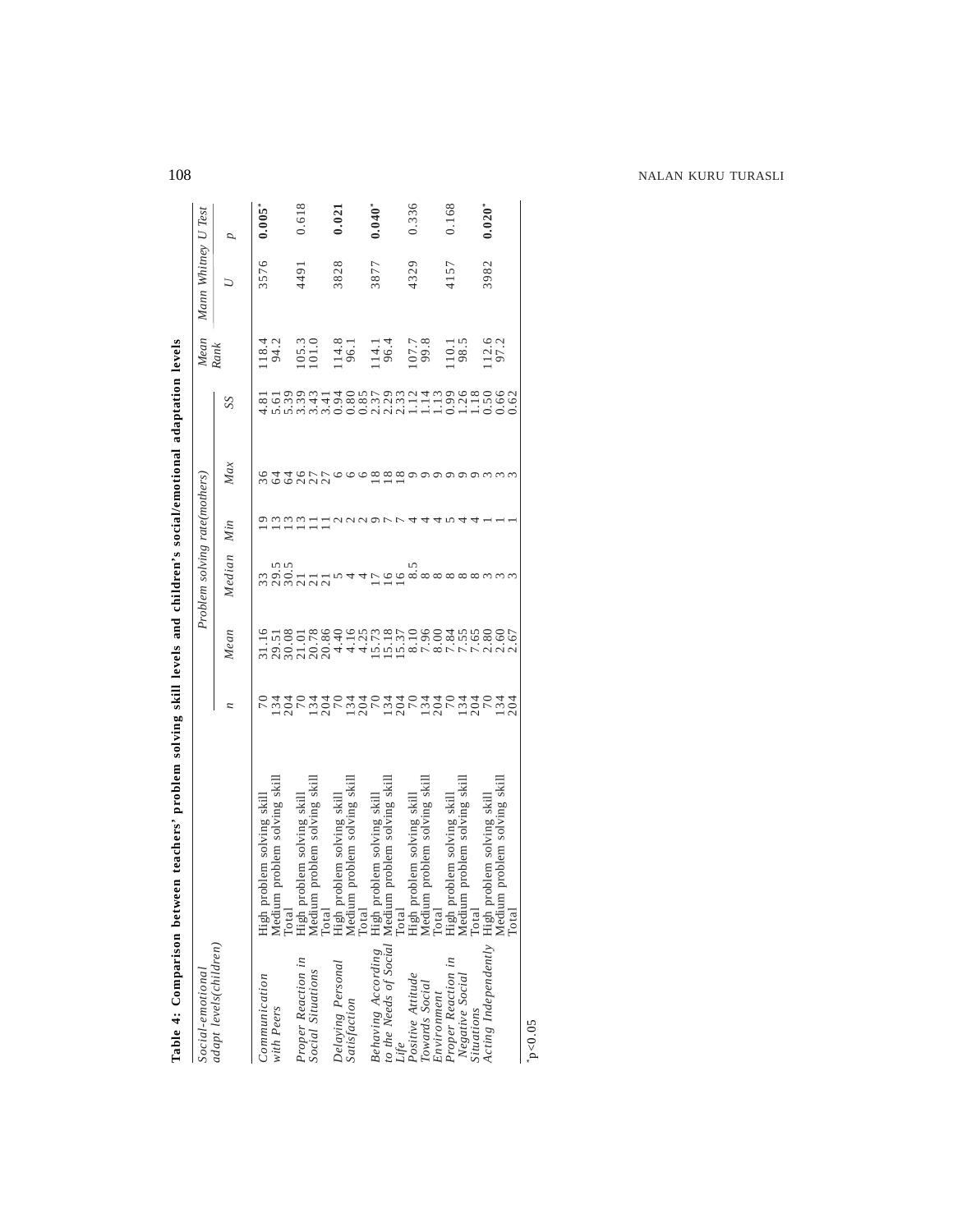interactions and classroom context also affected students' emotional and behavioral difficulties. This perspective provides educators with a theoretical and practical tool for understanding emotional and behavioral difficulties.Ocak (2010) found that preschool-age childrenwho can communicate well with their teachers are better able to receive support and find different ways of thinking and trying, so they have fewersocial problems with other children, as compared to children who do not communicate well with their teachers.

Erozkan (2014) studied 706 teacher candidates to understand the relationship between sense of social identity and problem solving skills. This study found a negative relationship between lack of self-confidence and social problem solving skills, and a positive relationship between social self-efficacy and creative problem solving.

## **CONCULUSION**

At the end of this study, the researcher found a direct relationship between the sense of self of children and the problem solving skills of mothers and teachers.This may be the result of the lack of some other components that may affect the sense of self of the child in this research (that is, personal qualifications, parent's and teacher attitudes, etc.). However, the positive effect of the problem solving skills of both mothers and teachers on the social adaptation skills of children is elucidated in the research.

#### **RECOMMENDATIONS**

Various suggestions may be offered through the findings of this research.The reasons why the problem-solving skills of teachers are lower than the ones of mothers may be researched. Additional lessons may be put into the academic schedule in order to support the problem-solving skills of teacher candidates in the programs of education faculties.The effects of fathers on the social adaptation skills and sense of self of children may also be researched. Supportive trainings for improving the problem solving skills of parents may be given in preschool educational institutions.

#### **REFERENCES**

Avcioglu H 2005. *Etkinliklerle Sosyal Beceri Ögretimi.* 2nd Edition. Baski. Ankara: Kok.

- Bandura A 1993. Perceived self-efficacy in cognitive development and functioning. *Educational Psychologist*, 28(2): 117-148.
- Bilgin M, Akkapulu E 2007. Some variables predicting social self-efficacy expectation. *Social Behavior and Personality*, 35(6): 777-788.
- Curby TW, Brown CA, Bassett HH, Denham, SA, 2015. Associations between preschoolers' social–emotional competence and preliteracy skills. *Infant and Child Development*. DOI: 10. 1002/icd. 1899
- Denham S, Blair AK, DeMulder E, Levitas J, Sawyer K, Auerbach S, Queenan P 2003. Preschool emotional competence: Pathway to social competence? *Child Development,*74(1): 238–256.
- DeRosier ME, Gilliom M 2007. Effectiveness of a parent training program for improving children's social behavior. *J Child Fam Study*, 16: 660–670.
- Erozkan A 2014. Analysis of social problem solving and social self-efficacy in prospective teachers. *Educational Sciences: Theory and Practice*, 14(2): 447-455.
- Guven Y, Önder A, Sevinc M, Aydin O, Balat GU, et al. 2004. MASDU Sosyal Duygusal Uyum Ölçegi'nin Geçerlilik ve Güvenirlik Caliþmasi. 1. *Ulusal Arasi Okul Öncesi Egitim Kongresi,* Ya-Pa Yayinlari, Istanbul, 40-46.
- Jansen M, Scherer R, Schroeders U 2015. Students' self-concept and self-efficacy in the sciences: Differential relations to antecedents and educational outcomes. *Contemporary Educational Psychology*, 41: 13-24.
- Kostelnik MJ, Whiren AP, Soderman AK, Gregory K 2005. *Guiding Children's Social Development: Theory to Practice.* USA: Thomson and Demler Learning.
- Leerkes EM, Blankson AN, O'Brien M, Calkins SD, Marcovitch S 2011. The relation of maternal emotional and cognitive support during problem solving to pre-academic skills in preschoolers. *Infant and Child Development*, 20(6): 353-370.
- Lillvist A, Sandberg A, Bjorck-Akesson E, Granlund M 2009. The construct of social competence- how preschool teachers define social competence in young children. *International Journal of Early Childhood,* 41(1): 345-347.
- Marshall, Hermine H2001. Cultural influences on the development of self-concept: Updating our thinking. *Young Children*, 56(6): 19-25.
- Mavroveli S, Petrides KV, Sangareau Y, Furnham A 2009. Exploring the relationships between trait emotional intelligence and objective socio-emotional outcomes in childhood. *British Journal of Educational Psychology*, 79: 259-272.
- Miller SR, Murry VM, Brody GH 2005. Parents' problem solving with preadolescents and its association with social withdrawal at school: Considering parents' stress and child gender. *Fathering*, 3(2): 147- 163.
- Nelson L, Rubin HK, Fox AN 2005. Social withdrawal, observed peer acceptance, and the development of self-perceptions in children ages 4 to 7 years. *Early Childhood Research Quarterly,* 20(2): 185– 200.
- Ocak S 2010. The effects of child-teacher relationships on interpersonal problem-solving skills of children. *Infants and Young Children: An Interdis-*